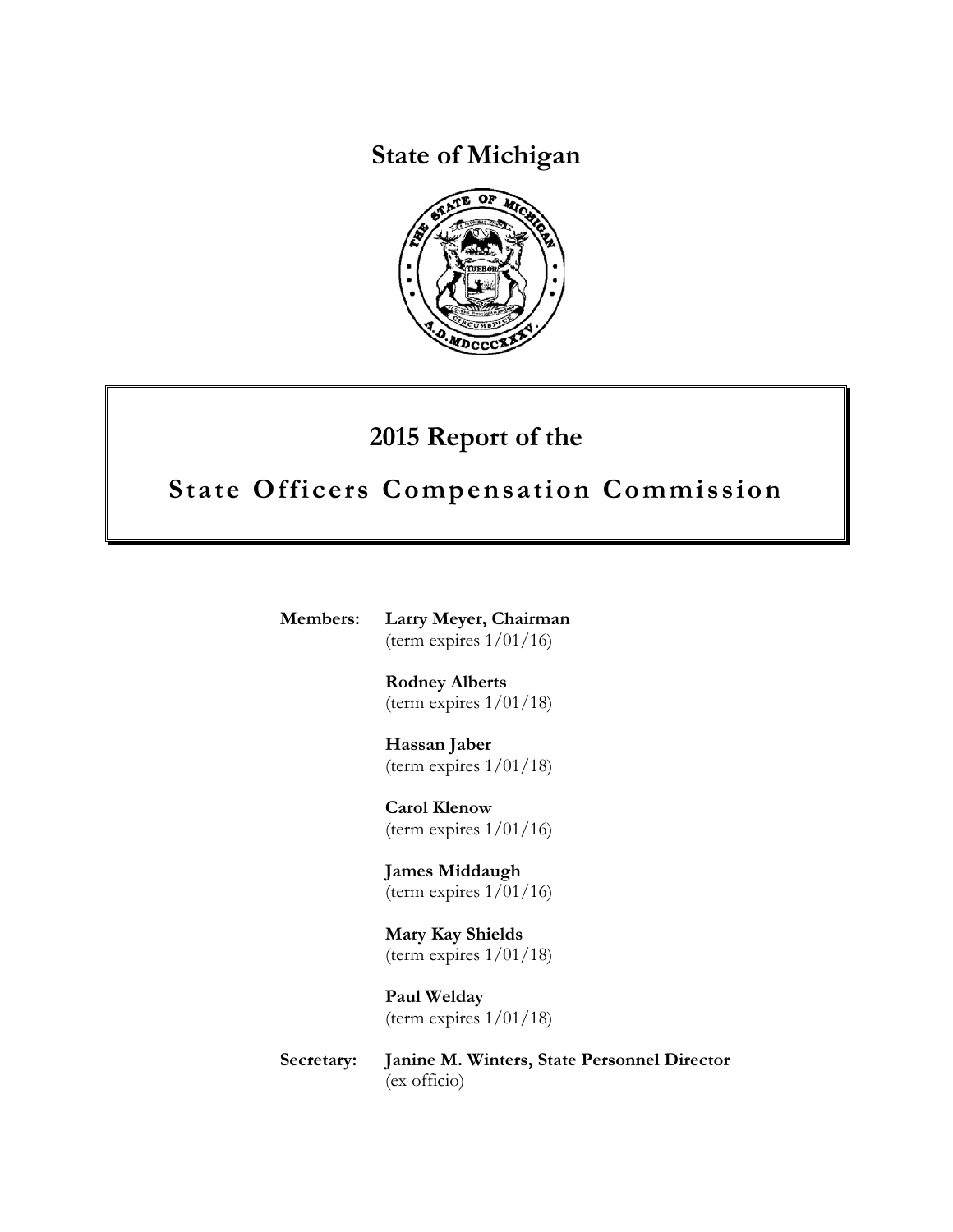### TABLE OF CONTENTS

### **APPENDICES**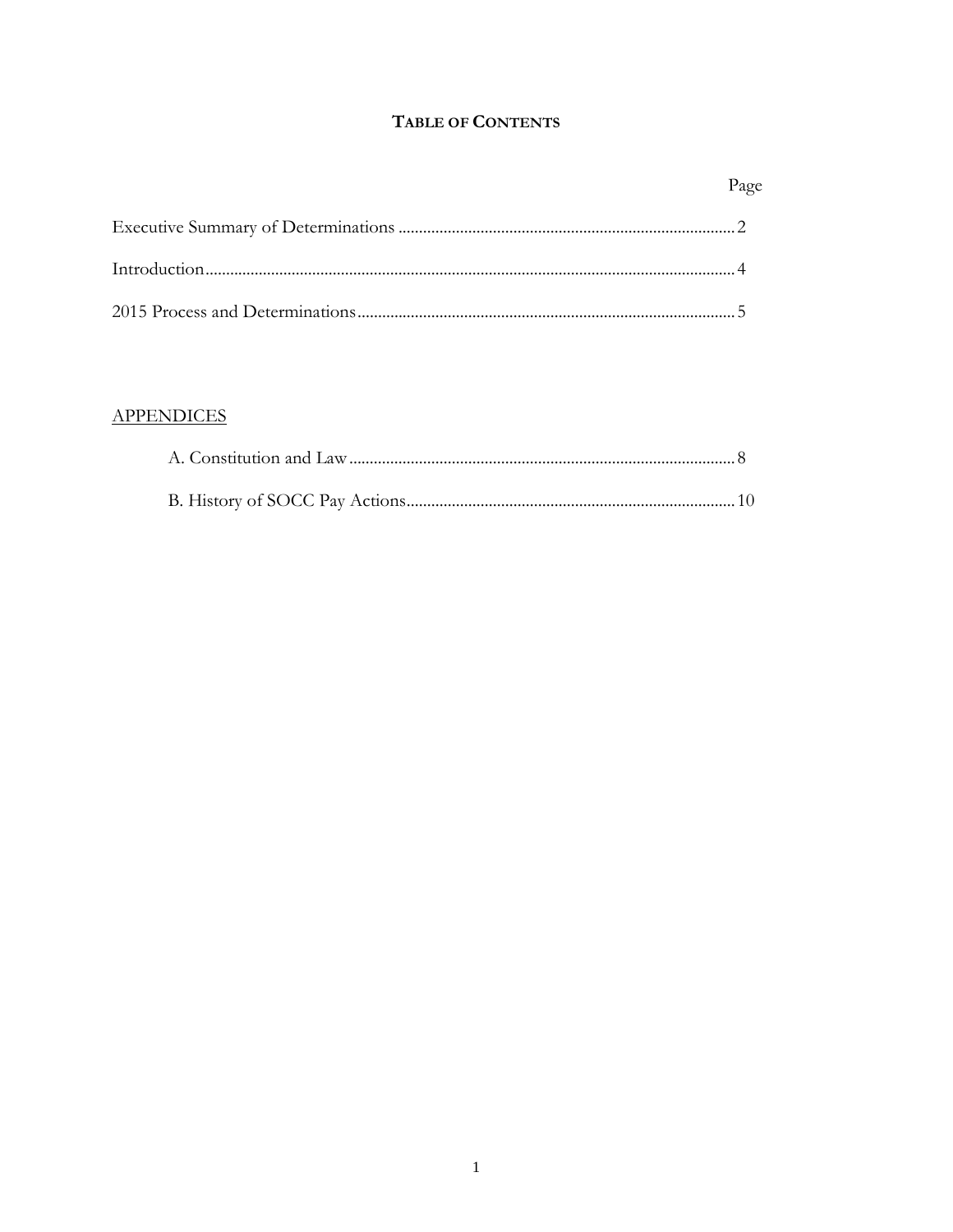#### **EXECUTIVE SUMMARY OF 2015 SOCC DETERMINATIONS**

The following are the determinations of the 2015 State Officers Compensation Commission. The determinations will become effective only if the legislature, by concurrent resolution adopted by a majority of both houses, approves them.

#### **GENERAL SALARY ADJUSTMENTS**

**Effective 2017**, salaries for the offices of Governor, Lieutenant Governor, Legislator, Attorney General, and Secretary of State are to remain unchanged. The salary for Supreme Court Justice is to be increased by 3%. The resulting salaries for 2017 will be:

| Governor                | \$159,300 |
|-------------------------|-----------|
| Lt. Governor            | 111,510   |
| Justice                 | 169,548   |
| Legislator              | 71,685    |
| <b>Attorney General</b> | 112,410   |
| Secretary of State      | 112,410   |

**Effective 2018,** salaries for the offices of Governor, Lieutenant Governor, Supreme Court Justice, Legislator, Secretary of State, and Attorney General are to remain unchanged. The salary for Supreme Court Justice is to be increased by 3%. The resulting salaries for 2018 will be:

| Governor                | \$159,300 |
|-------------------------|-----------|
| Lt. Governor            | 111,510   |
| Justice                 | 174,634   |
| Legislator              | 71,685    |
| <b>Attorney General</b> | 112,410   |
| Secretary of State      | 112,410   |

#### **EXPENSE ALLOWANCES**

The expense allowances for the Governor, Lieutenant Governor, and Legislator will remain unchanged at the 2015 amounts.

|              | 2015 Expense Allowance | 2016 Expense Allowance |
|--------------|------------------------|------------------------|
| Governor     | \$54,000               | \$54,000               |
| Lt. Governor | 18,000                 | 18,000                 |
| Legislator   | 10,800                 | 10,800                 |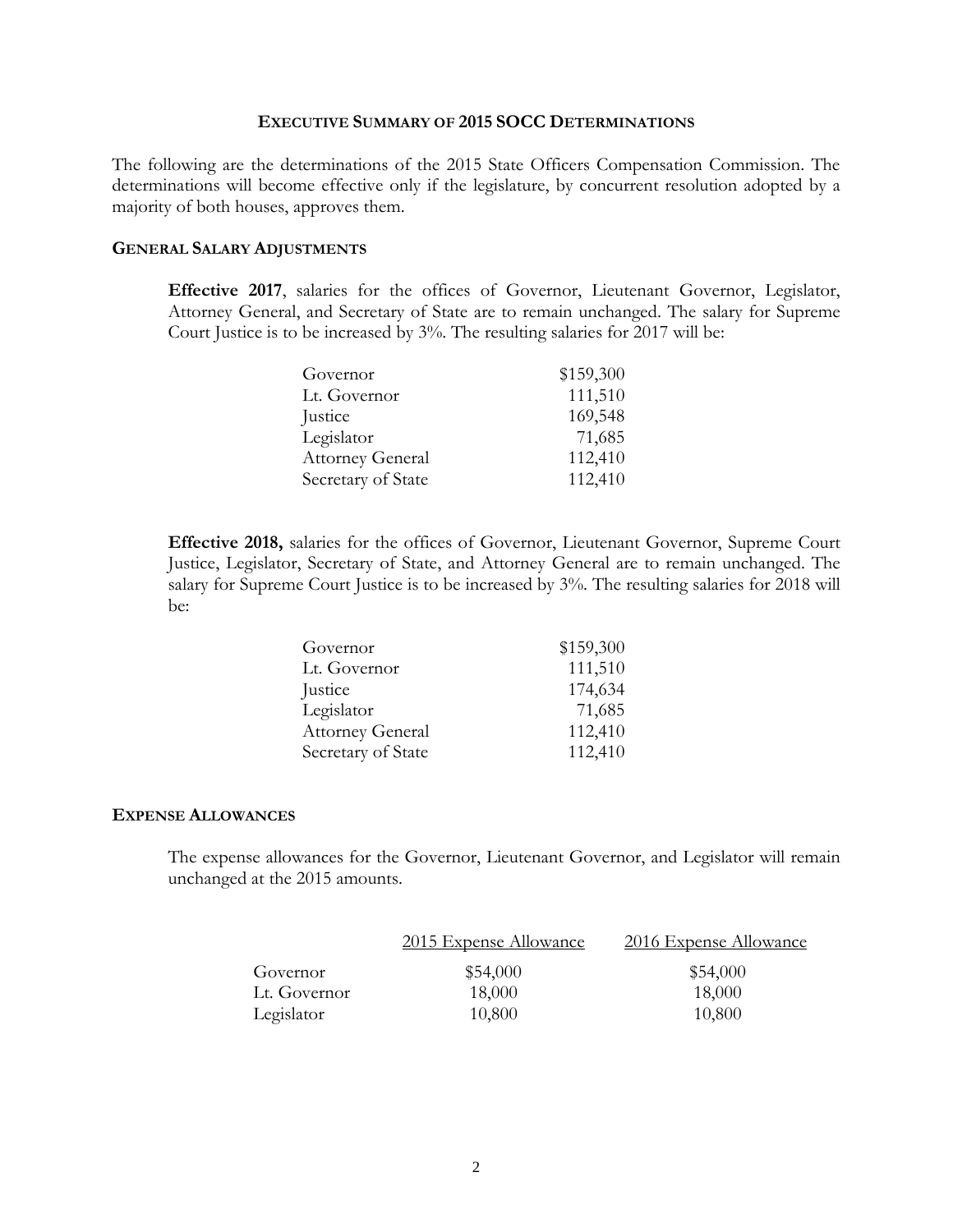### **LEGISLATIVE SUPPLEMENTAL SALARIES**

Supplemental salaries for the legislative leadership positions listed below are to remain at 2015 levels during 2017 and 2018.

|                                 | 2017 and 2018                      |
|---------------------------------|------------------------------------|
| Leadership Position             | <b>Amount of Annual Supplement</b> |
| Speaker of the House            | \$24,300                           |
| Senate Majority Leader          | 23,400                             |
| Minority Leaders                | 19,800                             |
| Majority Floor Leaders          | 10,800                             |
| Minority Floor Leaders          | 9,000                              |
| Appropriations Committee Chairs | 6,300                              |
| Speaker Pro Tempore - House     | 4,962                              |
| President Pro Tempore - Senate  | 4,962                              |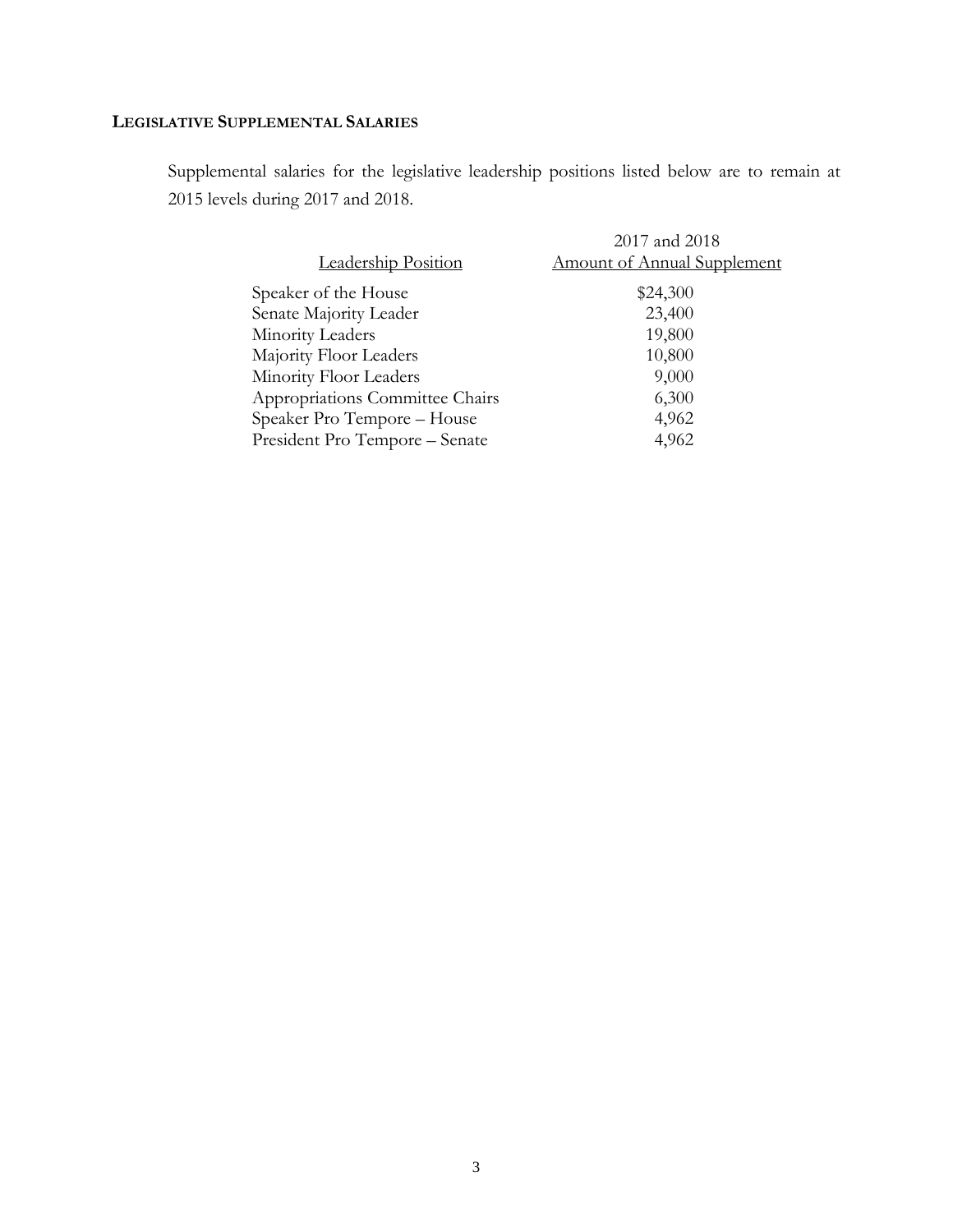### **Introduction**

The 2015 State Officers Compensation Commission (SOCC) was the twenty-third commission since a 1968 amendment to the State Constitution was approved creating a compensation commission and charging it with responsibility for determining the salaries and expense allowances of the members of the Legislature, the Governor, the Lieutenant Governor, and the Justices of the Supreme Court. A 2002 constitutional amendment added the Attorney General and the Secretary of State to the list of offices for which the SOCC makes its determinations.

Members of the Commission are appointed by the Governor to serve for one term of four years. Enabling legislation permits the Commission to meet for not more than fifteen session days beginning after January 31 of every odd-numbered year. Determinations of the SOCC must be filed with the Clerk of the House of Representatives, the Secretary of the Senate, and the Director of the Department of Technology, Management and Budget on or before June 15<sup>th</sup> of every odd-numbered year.

SOCC determinations shall be the salaries and expense allowances only if the legislature, by concurrent resolution adopted by a majority of each house, approves them. The house and senate must alternate on which body will initiate the resolution on SOCC determinations. The senate was scheduled to make the resolution in 2013, although nothing was ever introduced. The house will initiate the resolution in 2015. The concurrent resolution may amend the SOCC determinations to reduce the salary and expense allowance by the same proportion for all offices, but it may not reduce the salary and expense determinations to below the amounts in place when the determinations are made. Once approved by the legislature, the salaries and expense allowances become effective for the legislative session immediately following the next general election. Therefore, the determination made by the 2015 SOCC, if approved by the legislature, would take effect with the legislative session beginning in January 2017.

The Commission's authority has been addressed by the Attorney General and by court decisions making it clear that the SOCC is limited to determining salaries and expense allowances. It has no authority to determine fringe benefits to which members of the legislature are entitled. It may consider the value of such benefits in considering compensation adjustments. Expense allowances determinable by the Commission have been defined to mean normal, reimbursable personal expenses such as food, lodging, and travel costs incurred by an individual in carrying out the responsibilities of state office.

Criteria historically used by the SOCC in making its determinations include consideration of the responsibility levels of the jobs, compensation effectiveness to attract individuals possessing the education and experience required, comparison of compensation with similar positions in other states and with positions of similar responsibility in the private and public sectors, the public sentiment, the financial condition of the state and outlook for the state's economy, and the cost of living.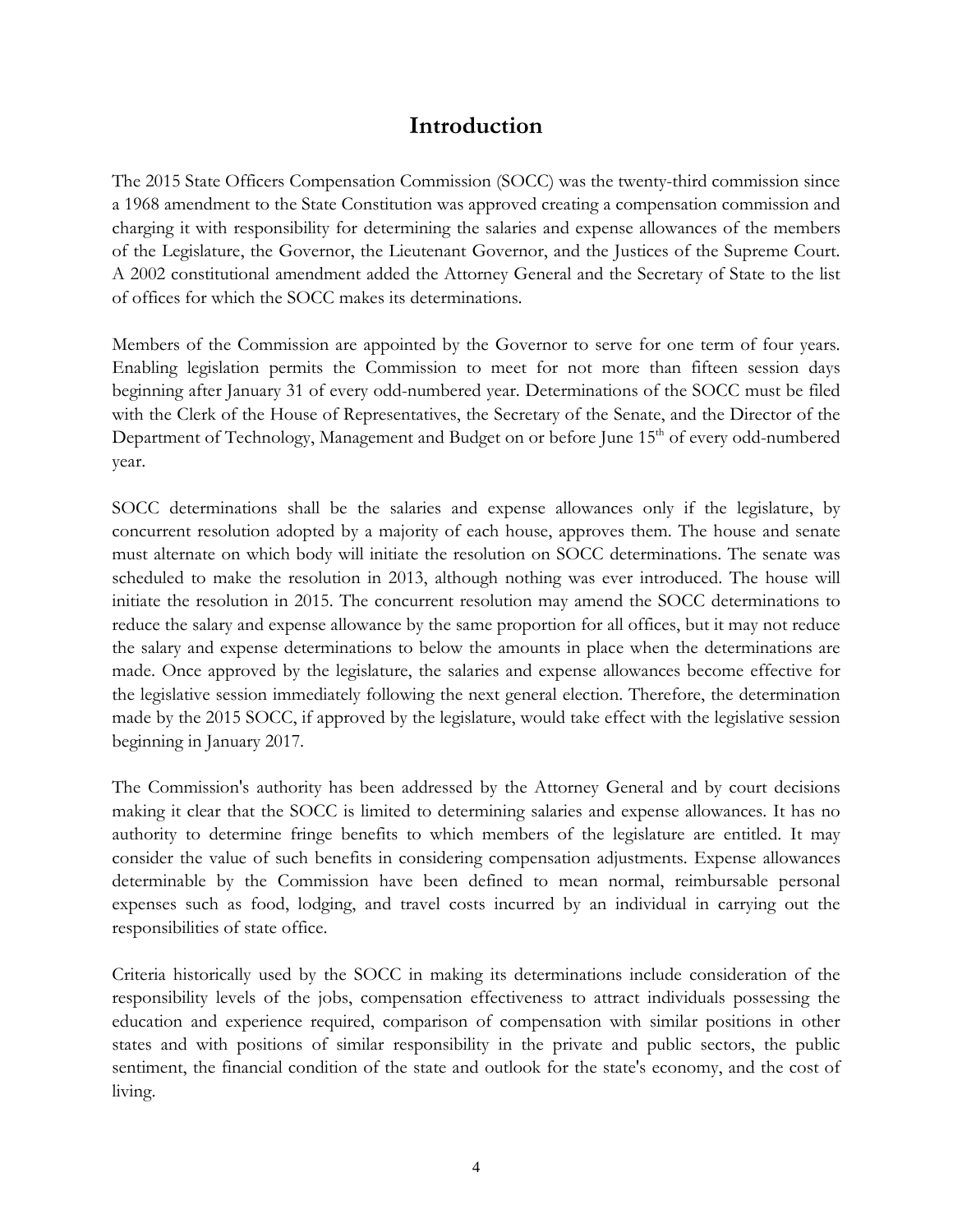### **2015 Process and Determinations**

Governor Rick Snyder announced the appointment of four new members to serve on the State Officers Compensation Commission: Rodney Alberts, Hassan Jaber, Mary Kay Shields, and Paul Welday. The terms of these new members will expire on January 1, 2018.

The three returning members from the 2013 Commission were: Carol Klenow, Larry Meyer, and James Middaugh. The terms of these members expire on January 1, 2016.

The 2015 State Officers Compensation Commission held its first meeting on April 15, 2015 in Lansing. Larry Meyer, Chair of the 2013 commission, called the meeting to order and opened discussion to elect the Chair for the 2015 proceedings. Upon the motion of Commissioner Middaugh, supported by Commissioner Klenow, Larry Meyer was nominated as the Chair of the 2015 commission. The motion was approved by a unanimous vote.

The Commission was briefed by Civil Service staff on the SOCC process and on a salary and benefits survey prepared by staff to provide comparative information on the salary levels and benefits of the Michigan officials under the purview of SOCC with counterpart officials in other states. The survey results included data on the national ranking of Michigan officials' salaries: Governor, tenth; Lieutenant Governor, fourteenth; Supreme Court Justice, nineteenth; Legislator, fourth; Attorney General, thirty-third; and Secretary of State, seventeenth.

The Commission received testimony on Michigan's economic forecast from Jay Wortley from the Department of Treasury. The presentation highlighted some positive national economic trends, including strong GDP growth for five out of the last six quarters, a consistently high level of consumer sentiment, accelerated U.S. payroll employment, higher levels of light vehicle sales, and expected improvement in housing starts.

The Michigan economy also continues to improve. Payroll employment is up over 70,000 jobs. The number of unemployed fell for the fifth year in a row, while the labor force increased for the second year in a row. Per capita personal income and manufacturing employment also increased. Michigan motor vehicle production is rebounding and is expected to be back to pre-recession levels within the next year. Michigan housing starts remained flat but are expected to grow, and motor vehicle production decreased slightly but is still more than double the level in 2009. The general fund revenue estimates have been reduced by \$324 million, largely because of the multi-year refundable certified credits that were issued before 2012 to help attract and retain business in Michigan. Despite that reduction, the forecast for fiscal years 2016 and 2017 indicates economic growth and increases in revenues of 2.2% and 3.0%, respectively.

Following the economic forecast presentation, Commissioners noted that there were no interested parties in attendance. Discussion turned to concerns raised by the 2013 SOCC regarding judicial salaries. Staff was asked to provide comparative salary data for lower court judges and to officially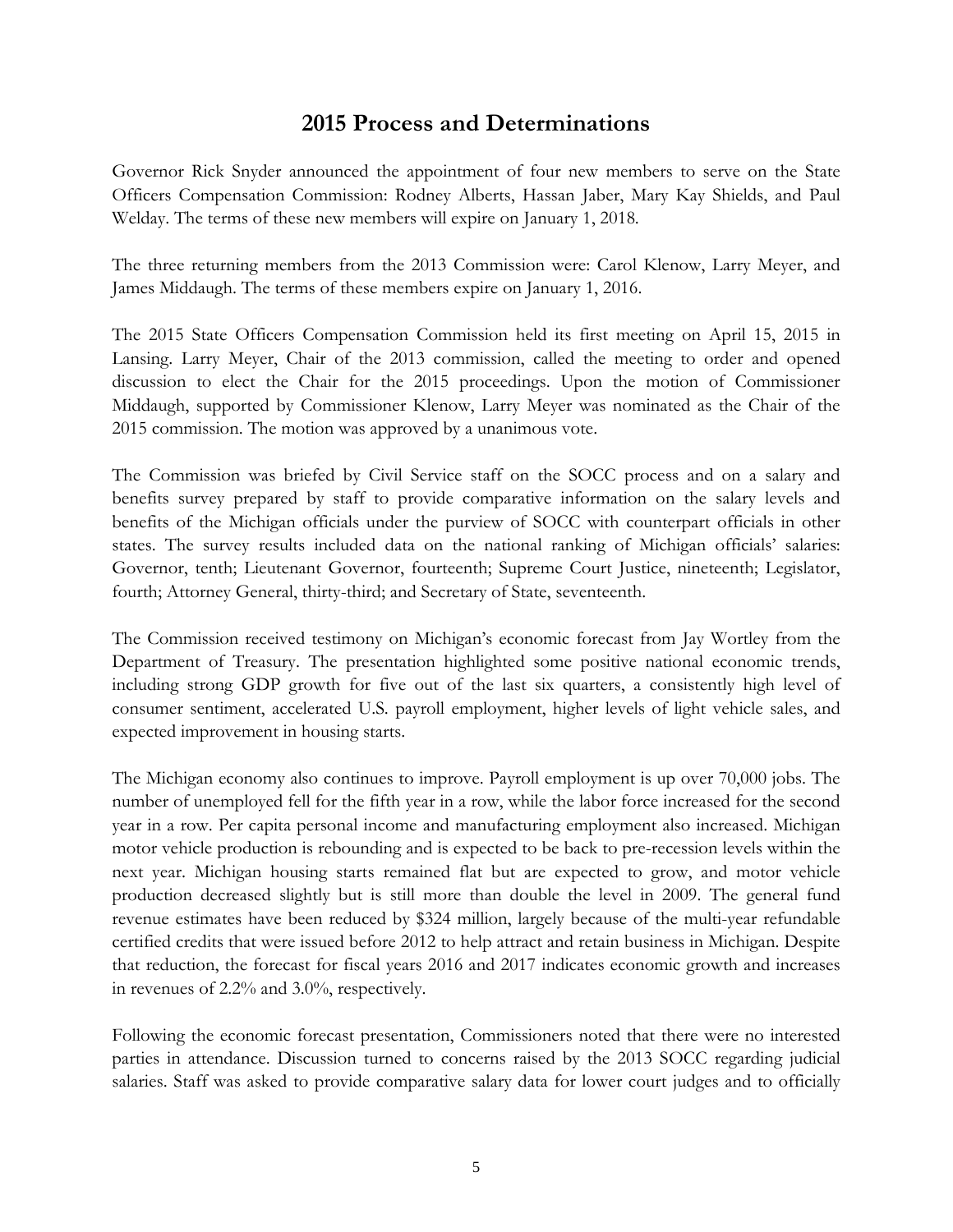invite all the elected officials under the purview of the SOCC to provide input on appropriate salaries and expense allowances at the next scheduled meeting. The meeting was then adjourned.

The second and final meeting of the 2015 SOCC was held in Lansing on May 13, 2015. Noting that there were no interested parties present to address the SOCC, the Commission turned immediately to its deliberations. In response to its request for input, the Commission received a letter from Chief Justice Robert Young, Jr. regarding judicial salary increases. In this letter, Chief Justice Young discussed the need for reform of how trial court judges are compensated. He referenced Senate Bill 56, which is pending legislation that would break the tie-bar between salaries of lower court judges and Supreme Court Justices. He noted that Michigan's judiciary has experienced significant reforms over the last several years, resulting in improved service and increased efficiencies, while judicial pay has remained stagnant for the last 14 years. Even though he noted that the legislature had not approved the Supreme Court Justice pay increases recommended by the SOCC in 2011 and 2013, he called upon the current Commission to again recommend judicial pay increases.

The Commissioners highlighted the fact that none of the other affected elected officials provided input regarding appropriate salary levels, and therefore it would appear that the current salary and expense allowance levels for these offices are adequate. However, all seven Commissioners did express concern over current judicial salaries. They found the correspondence from the Chief Justice to be very compelling. Commissioner Shields made a motion to increase the Supreme Court Justice salary by 3% in 2017 and another 3% in 2018. She stated that given the positive budget forecast, it seemed appropriate to reward the hard work of the judiciary, which has gone without a pay increase for many years. Several of the commissioners echoed that sentiment and the motion passed unanimously.

The commissioners then discussed their desire to directly address the legislature and urge them to pass the reform measures as laid out in Senate Bill 56. They agreed to send a letter to legislative leadership from the 2015 SOCC, officially endorsing the provisons included in Senate Bill 56, as passed by the Senate. The meeting was then adjourned.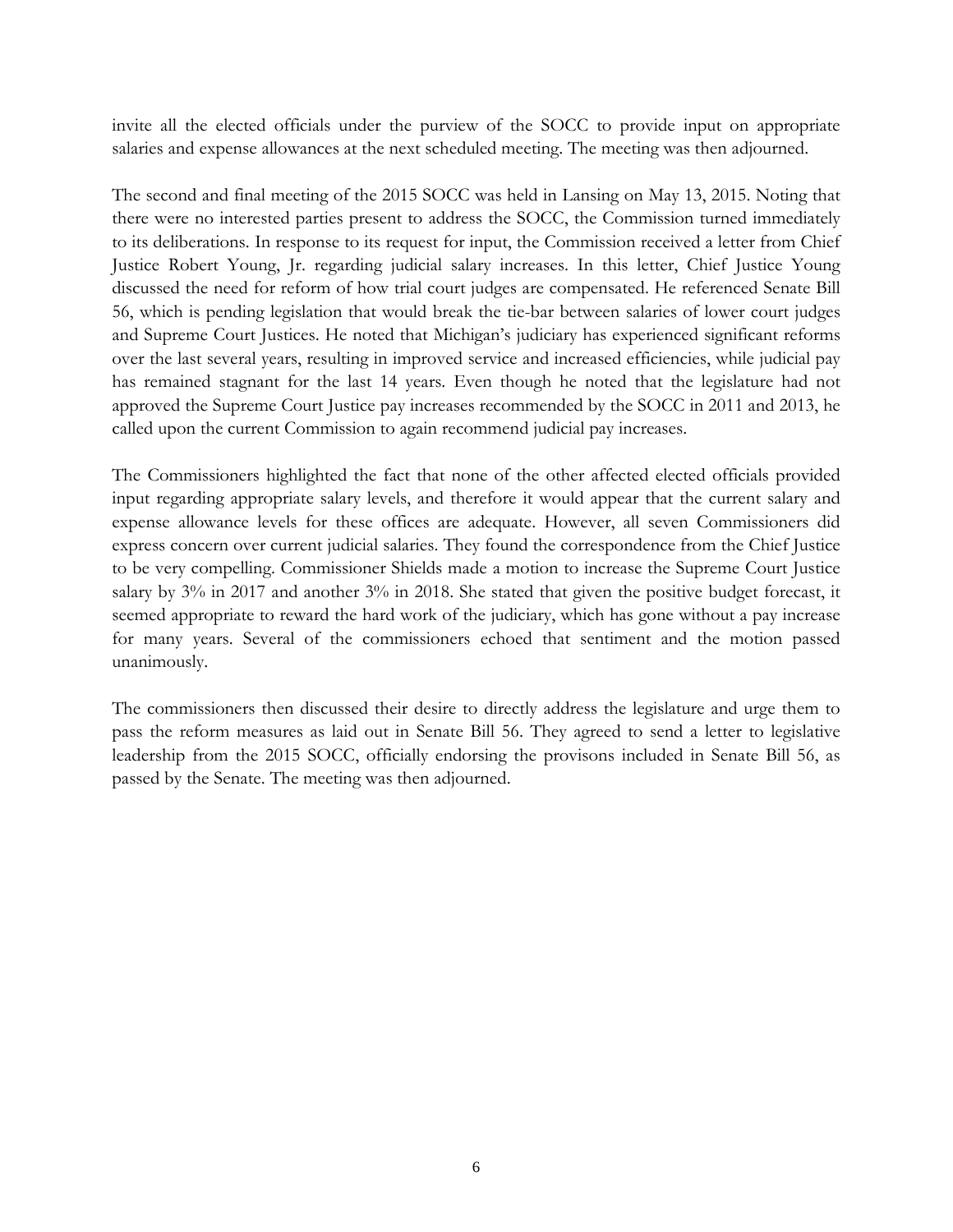$APPENDICES$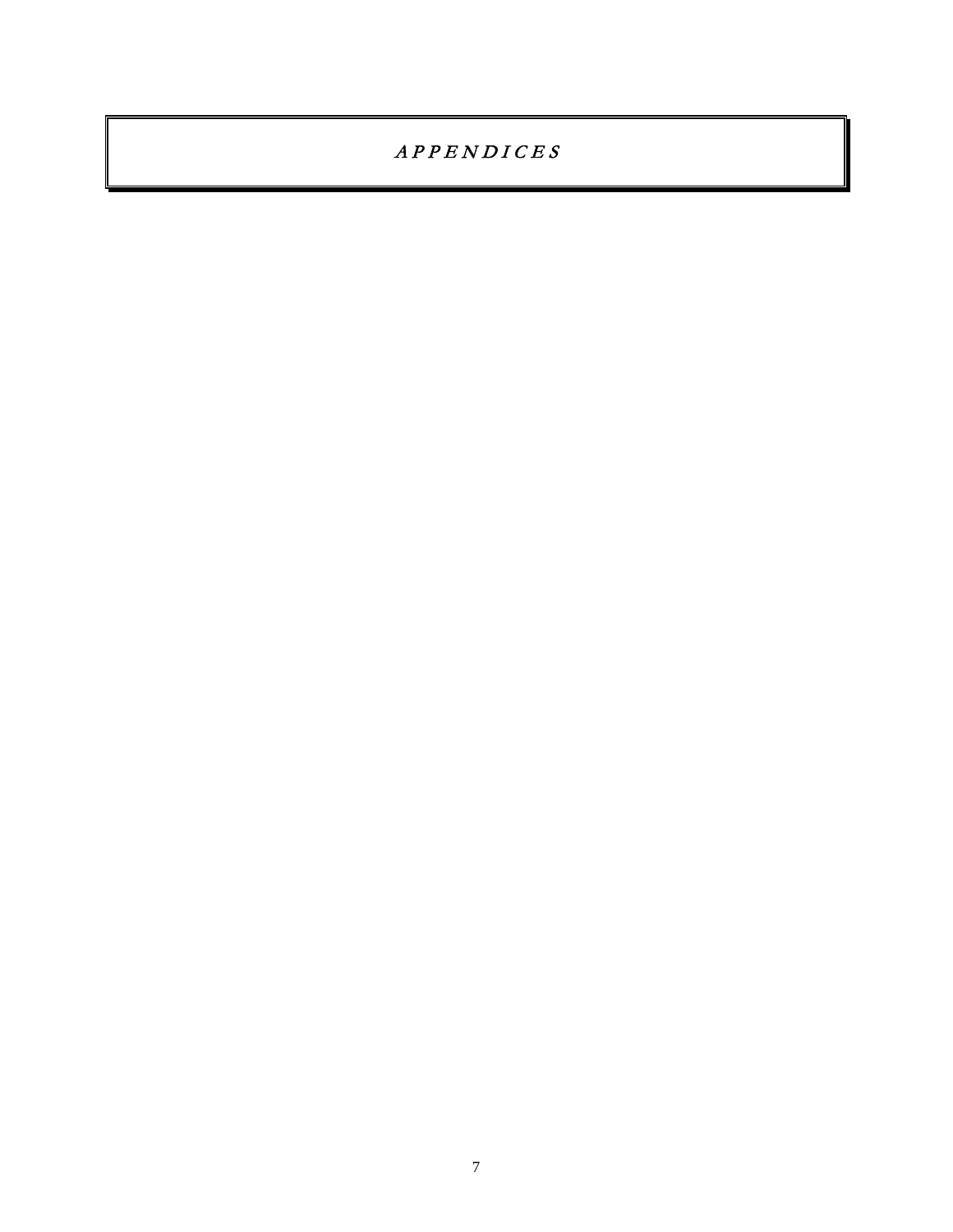### **Constitution and Law**

### **Constitution of Michigan of 1963 (excerpt)**

#### **Article IV, § 12 State officers compensation commission.**

The state officers compensation commission is created which subject to this section shall determine the salaries and expense allowances of the members of the legislature, the governor, the lieutenant governor, the attorney general, the secretary of state, and the justices of the supreme court. The commission shall consist of 7 members appointed by the governor whose qualifications may be determined by law. Subject to the legislature's ability to amend the commission's determinations as provided in this section, the commission shall determine the salaries and expense allowances of the members of the legislature, the governor, the lieutenant governor, the attorney general, the secretary of state, and the justices of the supreme court which determinations shall be the salaries and expense allowances only if the legislature by concurrent resolution adopted by a majority of the members elected to and serving in each house of the legislature approve them. The senate and house of representatives shall alternate on which house of the legislature shall originate the concurrent resolution, with the senate originating the first concurrent resolution.

The concurrent resolution may amend the salary and expense determinations of the state officers compensation commission to reduce the salary and expense determinations by the same proportion for members of the legislature, the governor, the lieutenant governor, the attorney general, the secretary of state, and the justices of the supreme court. The legislature shall not amend the salary and expense determinations to reduce them to below the salary and expense level that members of the legislature, the governor, the lieutenant governor, the attorney general, the secretary of state, and the justices of the supreme court receive on the date the salary and expense determinations are made. If the salary and expense determinations are approved or amended as provided in this section, the salary and expense determinations shall become effective for the legislative session immediately following the next general election. The commission shall meet each 2 years for no more than 15 session days. The legislature shall implement this section by law.

### **Enabling Legislation (as amended)**

#### **15.211 Commission; assignment to department of civil service; expiration of members' terms; appointment of members; reappointments prohibited; vacancies; ineligibility.**

The state officers' compensation commission created by section 12 of article 4 of the state constitution of 1963 is assigned to the department of civil service for the purposes of administration, budgeting, procurement, and related management functions. For members appointed to a new term after December 31, 2007, the members' terms shall expire on January 1 of the fourth year following appointment. For members appointed to a new term after December 31, 2007, the members shall be appointed prior to January 31 of the year of appointment. A member may not be reappointed. Vacancies shall be filled by the governor for the remainder of the unexpired term. A member or employee of the legislative, judicial, or executive branch of government shall not be eligible to be a member of the commission.

#### **15.212 Definitions.**

As used in the constitution "each 2 years" means periods ending on December 31 of each even numbered year. As used in this act, "session days" means any calendar day on which the commission meets and a quorum is present.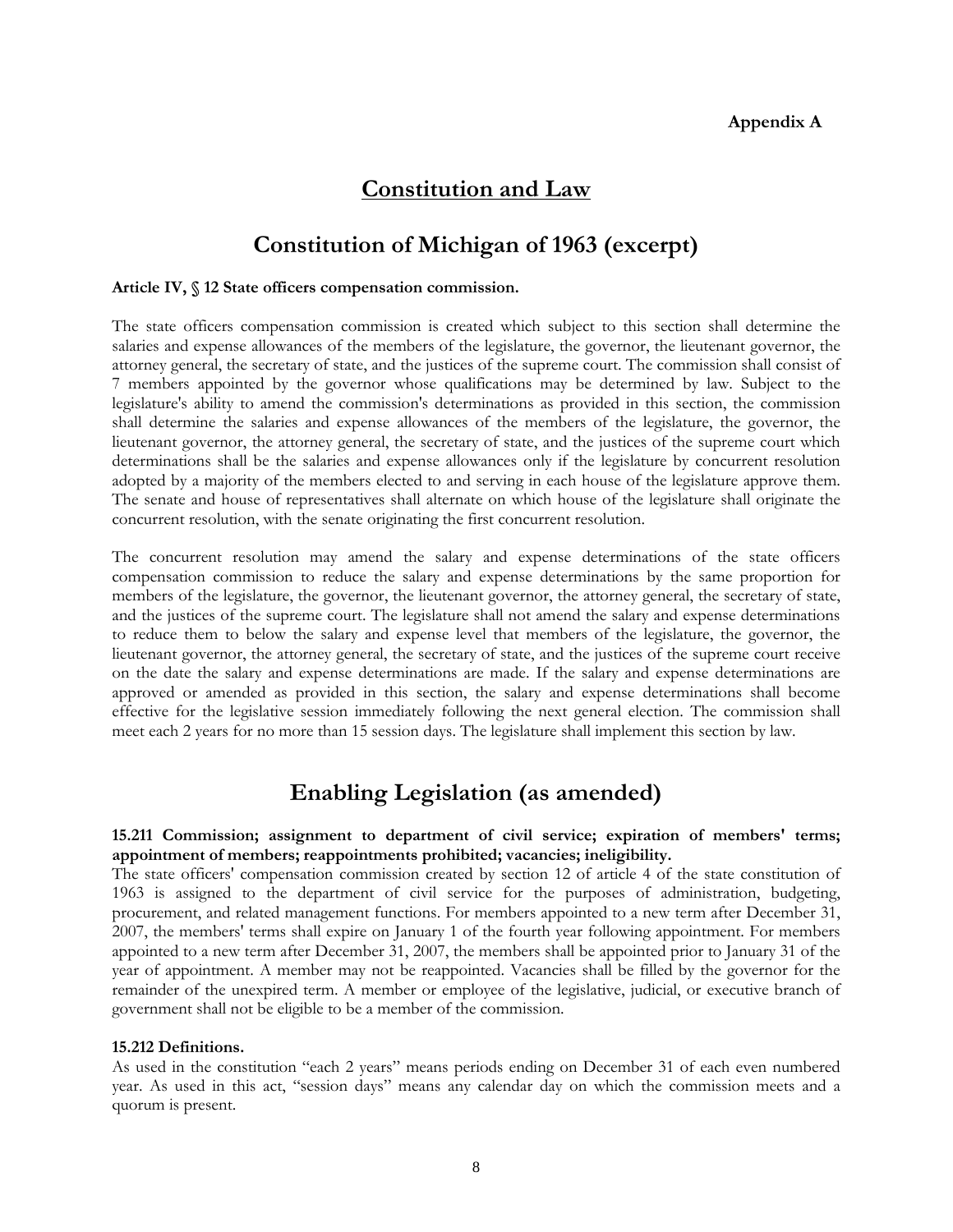#### **15.213 Commission; meetings; quorum; actions or determinations by concurrence of majority; chairperson; secretary; subcommittees.**

The commission shall meet for not more than 15 session days beginning after January 31 of every odd numbered year. Four members of the commission constitute a quorum for conducting the business of the commission. The commission shall not take action or make determinations without a concurrence of a majority of the members appointed and serving on the commission. The commission shall elect a chairperson from among its members. The state personnel director shall act as the secretary to the commission. The commission may establish subcommittees.

#### **15.214 Assistance from state agencies.**

The commission may call upon the services and personnel of any agency of the state for assistance.

#### **15.215 Compensation commission compensation, expenses.**

The members of the commission shall receive no compensation but shall be entitled to their actual and necessary expenses incurred in the performance of their duties to be paid from the appropriation made to the department of civil service.

#### **15.216 Commission; determination of salaries and expense allowances; filing determinations; copies.**

The commission shall determine the salaries and expense allowance of the governor, the lieutenant governor, the attorney general, the secretary of state, the justices of the supreme court, and the members of the legislature and file its determinations with the clerk of the house of representatives, the secretary of the senate, and the director of the department of management and budget on or before June 15 of each odd numbered year and shall furnish copies to the governor, the lieutenant governor, the attorney general, the secretary of state, the justices of the supreme court, and the members of the legislature. The report may be furnished in an electronic format.

#### **15.217 Salary and expense determinations; concurrent resolution adopted by legislature; approval or amendment.**

The determinations of the commission shall be the salaries and expense allowances only if the legislature by concurrent resolution adopted by a majority of the members elected to and serving in each house of the legislature approve them. The senate and house of representatives shall alternate on which house of the legislature shall originate the concurrent resolution, with the senate originating the first concurrent resolution in 2009. The concurrent resolution may amend the salary and expense determinations of the state officers compensation commission to reduce the salary and expense determinations by the same proportion for the members of the legislature, the governor, the lieutenant governor, the attorney general, the secretary of state, and the justices of the supreme court. The legislature shall not amend the salary and expense determinations to reduce them to below the salary and expense level that the members of the legislature, the governor, the lieutenant governor, the attorney general, the secretary of state, and the justices of the supreme court receive on the date the salary and expense determinations are made. If the salary and expense determinations are approved or amended as provided in this section, the salary and expense determinations shall become effective for the regular legislative session immediately following the next general election.

#### **15.218 Effective date.**

This act shall take effect September 20, 1968.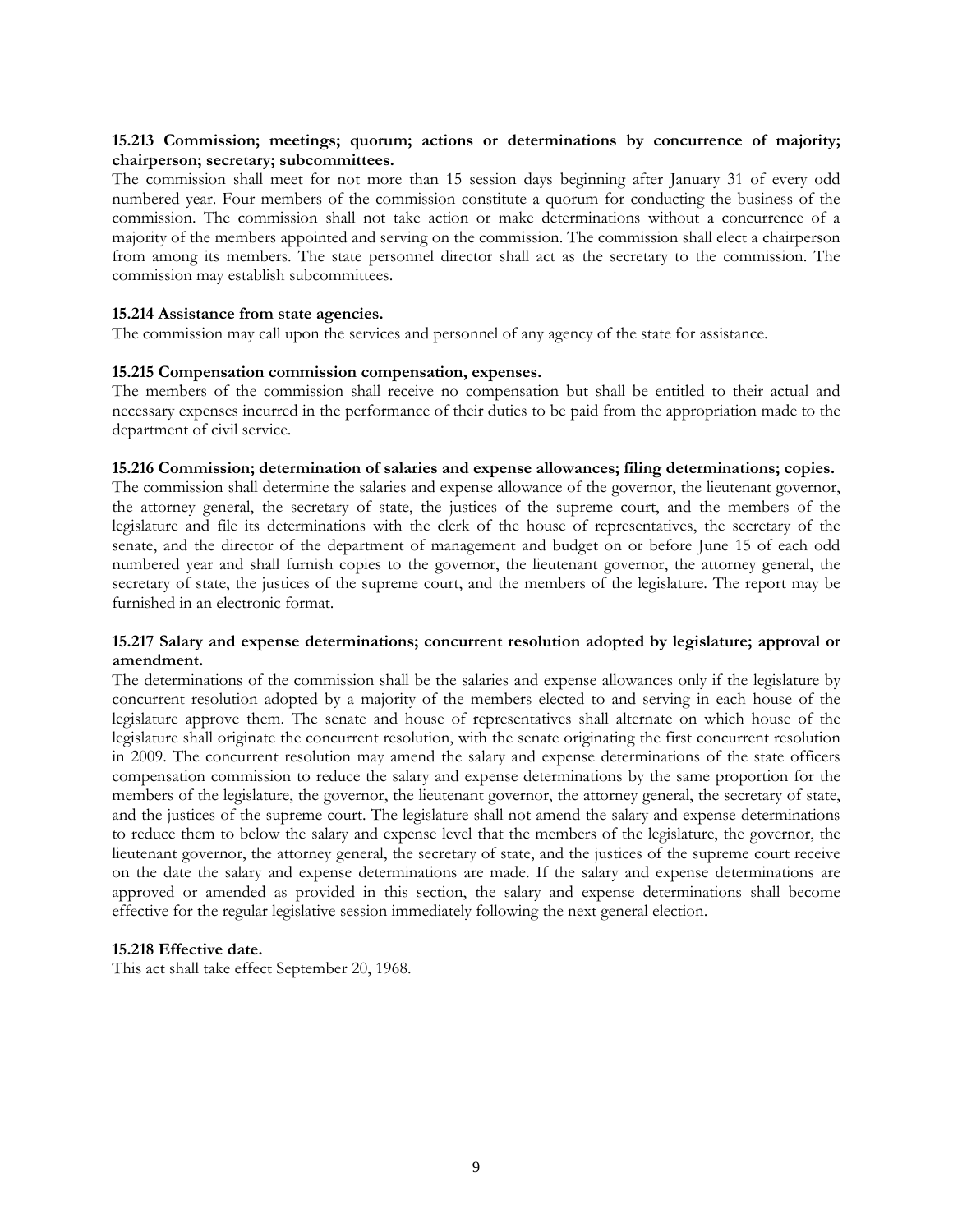### **Appendix B**

# **History of SOCC Pay Actions**

## **Governor**

|          |          | <b>Expense</b>   |         |         | <b>Expense</b> |
|----------|----------|------------------|---------|---------|----------------|
|          | Salary   | <b>Allowance</b> |         | Salary  | Allowance      |
| 1968*    | \$40,000 | \$15,000         | 1994*   | 112,025 | 30,000         |
| 1969     | 40,000   | 15,000           | 1995    | 116,506 | 30,000         |
| 1970*    | 45,000   | 15,000           | 1996*   | 121,166 | 30,000         |
| 1971     | 45,000   | 15,000           | 1997    | 124,195 | 40,000         |
| 1972*    | 45,000   | 15,000           | 1998*   | 127,300 | 40,000         |
| 1973     | 45,000   | 15,000           | 1999    | 138,757 | 50,000         |
| 1974*    | 45,000   | 15,000           | 2000*   | 151,245 | 50,000         |
| 1975     | 47,250   | 18,000           | 2001    | 172,000 | 60,000         |
| 1976*    | 47,250   | 18,000           | 2002*   | 177,000 | 60,000         |
| 1977     | 55,000   | 18,000           | 2003    | 177,000 | 60,000         |
| 1978*    | 58,000   | 18,000           | 2004*   | 177,000 | 60,000         |
| 1979     | 61,500   | 18,000           | 2005    | 177,000 | 60,000         |
| 1980*    | 65,000   | 18,000           | 2006*   | 177,000 | 60,000         |
| 1981     | 65,000   | 18,000           | 2007    | 177,000 | 60,000         |
| 1982*    | 70,000   | 20,000           | 2008    | 177,000 | 60,000         |
| 1983     | 70,000   | 20,000           | 2009*** | 177,000 | 60,000         |
| 1984*    | 78,000   | 20,000           | 2010    | 177,000 | 60,000         |
| 1985     | 81,900   | 20,000           | 2011*** | 159,300 | 54,000         |
| 1986*    | 85,800   | 20,000           | 2012    | 159,300 | 54,000         |
| 1987     | 92,664   | 30,000           | 2013*** | 159,300 | 54,000         |
| 1988*    | 100,077  | 30,000           | 2014    | 159,300 | 54,000         |
| 1989     | 103,580  | 30,000           | 2015*** | 159,300 | 54,000         |
| 1990*    | 106,690  | 30,000           | 2016    | 159,300 | 54,000         |
| 1991**   | 106,690  | 30,000           | 2017*** | 159,300 | 54,000         |
| 1992* ** | 106,690  | 30,000           | 2018    | 159,300 | 54,000         |
| 1993     | 106,690  | 30,000           |         |         |                |

\*Years when SOCC made determinations for the following two years.

\*\*Rates retained from 1988 determination pursuant to legislative action on 1990 determinations.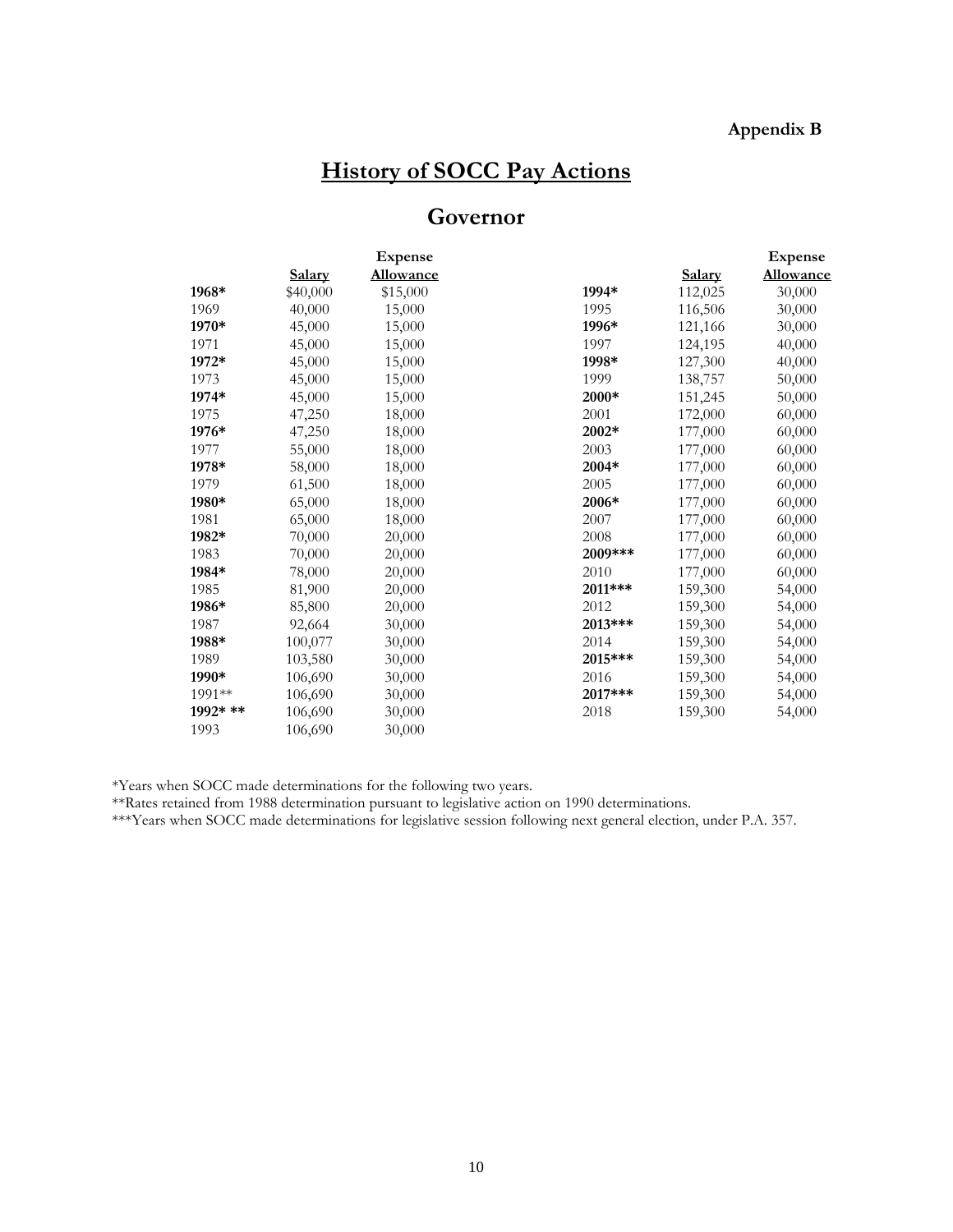## **Lieutenant Governor**

|          |               | <b>Expense</b>   |         |               | <b>Expense</b>   |
|----------|---------------|------------------|---------|---------------|------------------|
|          | <u>Salary</u> | <b>Allowance</b> |         | <b>Salary</b> | <b>Allowance</b> |
| 1968*    | \$22,000      | \$3,000          | 1994*   | 84,315        | 9,000            |
| 1969     | 22,000        | 3,000            | 1995    | 86,844        | 9,000            |
| 1970*    | 25,000        | 3,000            | 1996*   | 89,450        | 9,000            |
| 1971     | 25,000        | 3,000            | 1997    | 91,686        | 12,000           |
| 1972*    | 25,000        | 3,000            | 1998*   | 93,978        | 12,000           |
| 1973     | 25,000        | 3,000            | 1999    | 97,267        | 15,000           |
| 1974*    | 25,000        | 3,000            | 2000*   | 100,671       | 15,000           |
| 1975     | 27,500        | 3,500            | 2001    | 120,400       | 20,000           |
| 1976*    | 27,500        | 3,500            | 2002*   | 123,900       | 20,000           |
| 1977     | 38,000        | 4,250            | 2003    | 123,900       | 20,000           |
| 1978*    | 40,000        | 4,600            | 2004*   | 123,900       | 20,000           |
| 1979     | 42,500        | 4,950            | 2005    | 123,900       | 20,000           |
| 1980*    | 45,000        | 5,200            | 2006*   | 123,900       | 20,000           |
| 1981     | 45,000        | 5,200            | 2007    | 123,900       | 20,000           |
| 1982*    | 50,000        | 7,000            | 2008    | 123,900       | 20,000           |
| 1983     | 50,000        | 7,000            | 2009*** | 123,900       | 20,000           |
| 1984*    | 53,500        | 7,000            | 2010    | 123,900       | 20,000           |
| 1985     | 56,175        | 7,000            | 2011*** | 111,510       | 18,000           |
| 1986*    | 58,850        | 7,000            | 2012    | 111,510       | 18,000           |
| 1987     | 62,970        | 7,000            | 2013*** | 111,510       | 18,000           |
| 1988*    | 67,377        | 7,000            | 2014    | 111,510       | 18,000           |
| 1989     | 80,300        | 9,000            | 2015*** | 111,510       | 18,000           |
| 1990*    | 80,300        | 9,000            | 2016    | 111,510       | 18,000           |
| 1991**   | 80,300        | 9,000            | 2017*** | 111,510       | 18,000           |
| 1992* ** | 80,300        | 9,000            | 2018    | 111,510       | 18,000           |
| 1993     | 80,300        | 9,000            |         |               |                  |

\*Years when SOCC made determinations for the following two years.

\*\*Rates retained from 1988 determination pursuant to legislative action on 1990 determinations.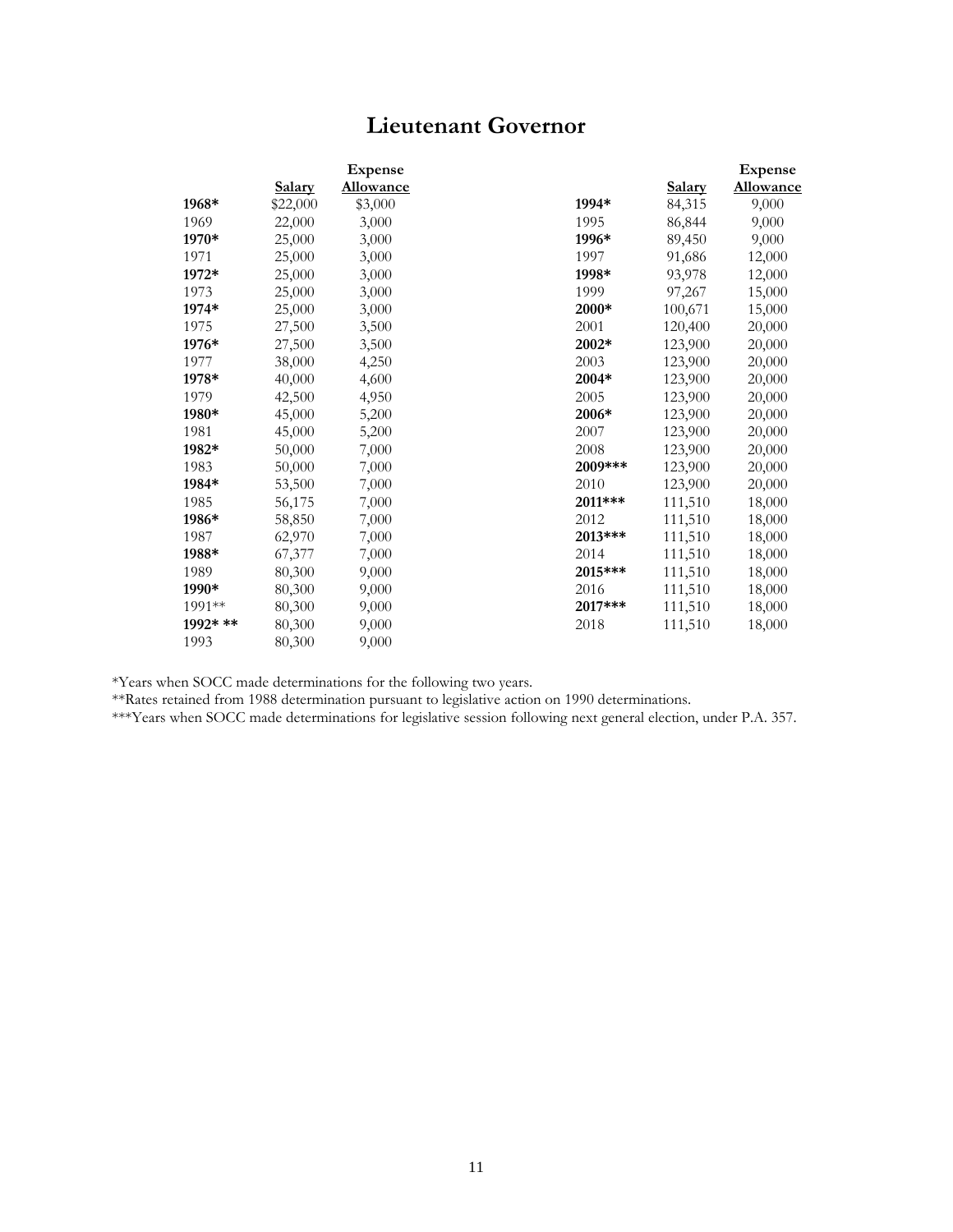## **Legislators**

|          |               | <b>Expense</b>   |         |        | <b>Expense</b>   |
|----------|---------------|------------------|---------|--------|------------------|
|          | <b>Salary</b> | <b>Allowance</b> |         | Salary | <b>Allowance</b> |
| 1968*    |               |                  | 1994*   | 47,723 | 8,925            |
| 1969     |               |                  | 1995    | 49,155 | 8,925            |
|          | \$15,000      | \$3,000          | 1996*   | 50,629 | 8,925            |
| 1970*    | 15,000        | 3,000            | 1997    | 51,895 | 8,925            |
| 1971     | 17,000        | 2,750            | 1998*   | 53,192 | 8,925            |
| 1972*    | 17,000        | 2,750            | 1999    | 55,054 | 10,000           |
| 1973     | 17,000        | 2,875            | 2000*   | 56,981 | 10,000           |
| 1974*    | 17,000        | 3,000            | 2001    | 77,400 | 12,000           |
| 1975     | 19,000        | 3,300            | 2002*   | 79,650 | 12,000           |
| 1976*    | 19,000        | 3,500            | 2003    | 79,650 | 12,000           |
| 1977     | 22,500        | 4,250            | 2004*   | 79,650 | 12,000           |
| 1978*    | 24,000        | 4,600            | 2005    | 79,650 | 12,000           |
| 1979     | 25,500        | 4,900            | 2006*   | 79,650 | 12,000           |
| 1980*    | 27,000        | 5,200            | 2007    | 79,650 | 12,000           |
| 1981     | 27,000        | 5,200            | 2008    | 79,650 | 12,000           |
| 1982*    | 31,000        | 6,200            | 2009*** | 79,650 | 12,000           |
| 1983     | 31,000        | 6,200            | 2010    | 79,650 | 12,000           |
| 1984*    | 33,200        | 6,700            | 2011*** | 71,685 | 10,800           |
| 1985     | 34,860        | 6,700            | 2012    | 71,685 | 10,800           |
| 1986*    | 36,520        | 6,700            | 2013*** | 71,685 | 10,800           |
| 1987     | 38,163        | 7,700            | 2014    | 71,685 | 10,800           |
| 1988*    | 39,881        | 7,700            | 2015*** | 71,685 | 10,800           |
| 1989     | 42,670        | 8,100            | 2016    | 71,685 | 10,800           |
| 1990*    | 45,450        | 8,500            | 2017*** | 71,685 | 10,800           |
| 1991**   | 45,450        | 8,500            | 2018    | 71,685 | 10,800           |
| 1992* ** | 45,450        | 8,500            |         |        |                  |
| 1993     | 45,450        | 8,500            |         |        |                  |

\*Years when SOCC made determinations for the following two years.

\*\*Rates retained from 1988 determination pursuant to legislative action on 1990 determinations.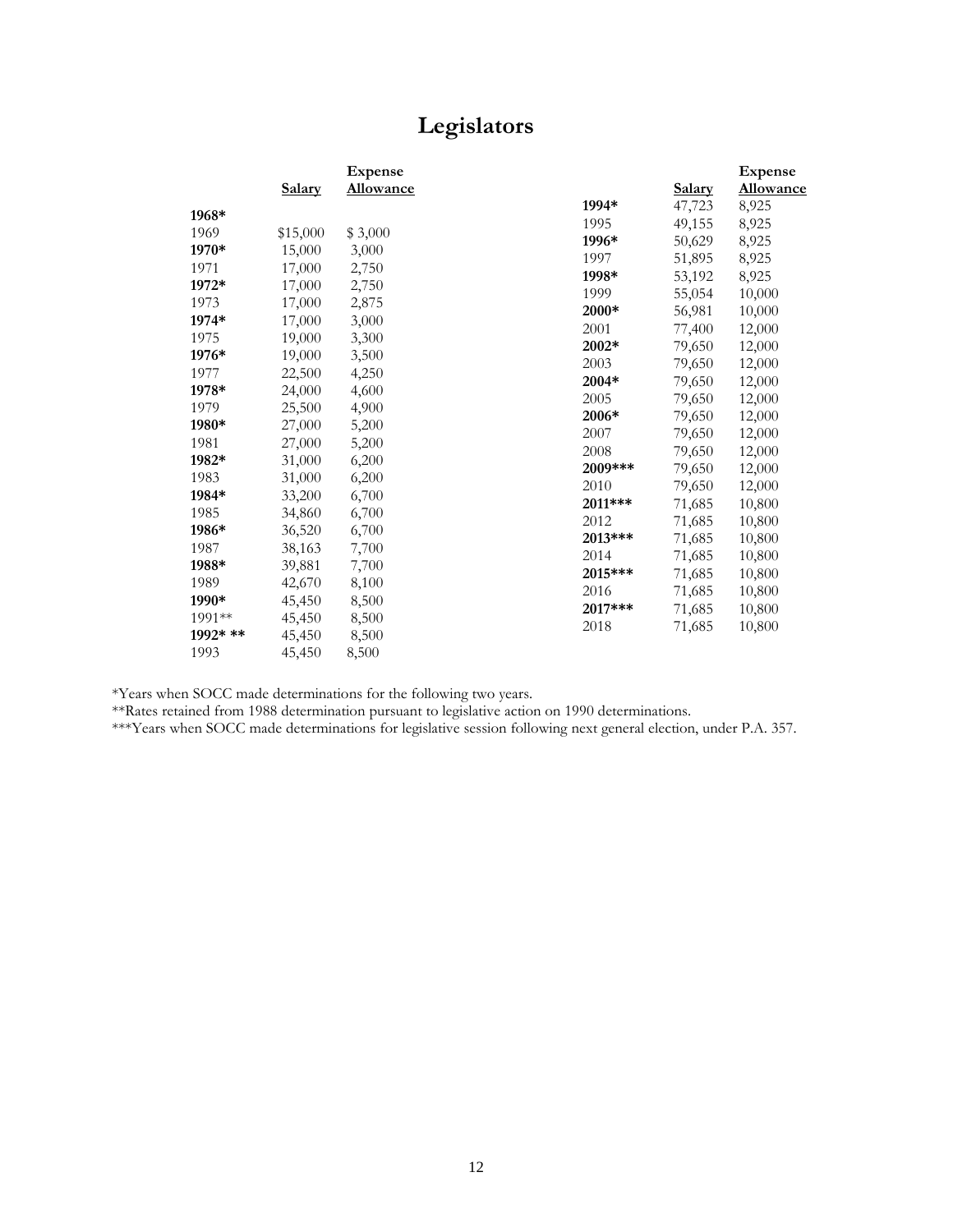# **Legislative Leadership Supplements**

|      | Speaker* | Senate<br>Majority<br>Leader | Minority<br>Leader | Approp.<br>Chair | Majority<br>Floor<br>Leader | Minority<br>Floor<br>Leader | Judicial<br>Comm.<br>Chair** | House<br>Speaker<br>Pro Tem<br>& Senate<br>President<br>Pro Tem |
|------|----------|------------------------------|--------------------|------------------|-----------------------------|-----------------------------|------------------------------|-----------------------------------------------------------------|
| 1979 | \$9,000  | \$8,000                      | \$4,800            |                  |                             |                             |                              |                                                                 |
| 1980 | 13,000   | 11,000                       | 6,600              |                  |                             |                             |                              |                                                                 |
| 1981 | 13,000   | 11,000                       | 6,600              |                  |                             |                             |                              |                                                                 |
| 1982 | 16,000   | 14,000                       | 8,000              | \$1,000          |                             |                             |                              |                                                                 |
| 1983 | 16,000   | 14,000                       | 8,000              | 1,000            |                             |                             |                              |                                                                 |
| 1984 | 18,000   | 16,000                       | 8,600              | 2,000            |                             |                             |                              |                                                                 |
| 1985 | 18,000   | 16,000                       | 14,000             | 3,000            | \$7,500                     | \$6,000                     |                              |                                                                 |
| 1986 | 18,000   | 16,000                       | 14,000             | 3,000            | 7,500                       | 6,000                       |                              |                                                                 |
| 1987 | 23,000   | 21,000                       | 17,000             | 5,000            | 10,000                      | 8,000                       |                              |                                                                 |
| 1988 | 23,000   | 21,000                       | 17,000             | 5,000            | 10,000                      | 8,000                       |                              |                                                                 |
| 1989 | 23,000   | 21,000                       | 17,000             | 5,000            | 10,000                      | 8,000                       | \$5,000                      |                                                                 |
| 1990 | 23,000   | 21,000                       | 17,000             | 5,000            | 10,000                      | 8,000                       | 5,000                        |                                                                 |
| 1991 | 23,000   | 21,000                       | 17,000             | 5,000            | 10,000                      | 8,000                       | 5,000                        |                                                                 |
| 1992 | 23,000   | 21,000                       | 17,000             | 5,000            | 10,000                      | 8,000                       | 5,000                        |                                                                 |
| 1993 | 23,000   | 21,000                       | 17,000             | 5,000            | 10,000                      | 8,000                       | 5,000                        | \$5,000                                                         |
| 1994 | 23,000   | 21,000                       | 17,000             | 5,000            | 10,000                      | 8,000                       | 5,000                        | 5,000                                                           |
| 1995 | 23,000   | 21,000                       | 17,000             | 5,000            | 10,000                      | 8,000                       | 5,000                        | 5,000                                                           |
| 1996 | 23,000   | 21,000                       | 17,000             | 5,000            | 10,000                      | 8,000                       | 5,000                        | 5,000                                                           |
| 1997 | 23,000   | 21,000                       | 17,000             | 5,000            | 10,000                      | 8,000                       | $\theta$                     | 5,000                                                           |
| 1998 | 23,000   | 21,000                       | 17,000             | 5,000            | 10,000                      | 8,000                       | $\theta$                     | 5,000                                                           |
| 1999 | 24,150   | 22,050                       | 17,850             | 5,250            | 10,500                      | 8,400                       | $\theta$                     | 5,250                                                           |
| 2000 | 25,358   | 23,153                       | 18,743             | 5,513            | 11,025                      | 8,820                       | $\boldsymbol{0}$             | 5,513                                                           |
| 2001 | 27,000   | 26,000                       | 22,000             | 7,000            | 12,000                      | 10,000                      | $\boldsymbol{0}$             | 5,513                                                           |
| 2002 | 27,000   | 26,000                       | 22,000             | 7,000            | 12,000                      | 10,000                      | $\boldsymbol{0}$             | 5,513                                                           |
| 2003 | 27,000   | 26,000                       | 22,000             | 7,000            | 12,000                      | 10,000                      | $\boldsymbol{0}$             | 5,513                                                           |
| 2004 | 27,000   | 26,000                       | 22,000             | 7,000            | 12,000                      | 10,000                      | $\theta$                     | 5,513                                                           |
| 2005 | 27,000   | 26,000                       | 22,000             | 7,000            | 12,000                      | 10,000                      | $\boldsymbol{0}$             | 5,513                                                           |
| 2006 | 27,000   | 26,000                       | 22,000             | 7,000            | 12,000                      | 10,000                      | $\boldsymbol{0}$             | 5,513                                                           |
| 2007 | 27,000   | 26,000                       | 22,000             | 7,000            | 12,000                      | 10,000                      | $\boldsymbol{0}$             | 5,513                                                           |
| 2008 | 27,000   | 26,000                       | 22,000             | 7,000            | 12,000                      | 10,000                      | $\boldsymbol{0}$             | 5,513                                                           |
| 2009 | 27,000   | 26,000                       | 22,000             | 7,000            | 12,000                      | 10,000                      | $\boldsymbol{0}$             | 5,513                                                           |
| 2010 | 27,000   | 26,000                       | 22,000             | 7,000            | 12,000                      | 10,000                      | $\boldsymbol{0}$             | 5,513                                                           |
| 2011 | 24,300   | 23,400                       | 19,800             | 6,300            | 10,800                      | 9,000                       | $\overline{0}$               | 4,962                                                           |
| 2012 | 24,300   | 23,400                       | 19,800             | 6,300            | 10,800                      | 9,000                       | $\boldsymbol{0}$             | 4,962                                                           |
| 2013 | 24,300   | 23,400                       | 19,800             | 6,300            | 10,800                      | 9,000                       | $\theta$                     | 4,962                                                           |
| 2014 | 24,300   | 23,400                       | 19,800             | 6,300            | 10,800                      | 9,000                       | $\theta$                     | 4,962                                                           |
| 2015 | 24,300   | 23,400                       | 19,800             | 6,300            | 10,800                      | 9,000                       | $\theta$                     | 4,962                                                           |
| 2016 | 24,300   | 23,400                       | 19,800             | 6,300            | 10,800                      | 9,000                       | $\boldsymbol{0}$             | 4,962                                                           |
| 2017 | 24,300   | 23,400                       | 19,800             | 6,300            | 10,800                      | 9,000                       | $\boldsymbol{0}$             | 4,962                                                           |
| 2018 | 24,300   | 23,400                       | 19,800             | 6,300            | 10,800                      | 9,000                       | $\boldsymbol{0}$             | 4,962                                                           |

\*Speaker received a \$5,000 annual supplement before 1979.

\*\*Supplemental salaries for Judiciary Committee Chairs ended under the 1996 Commission report.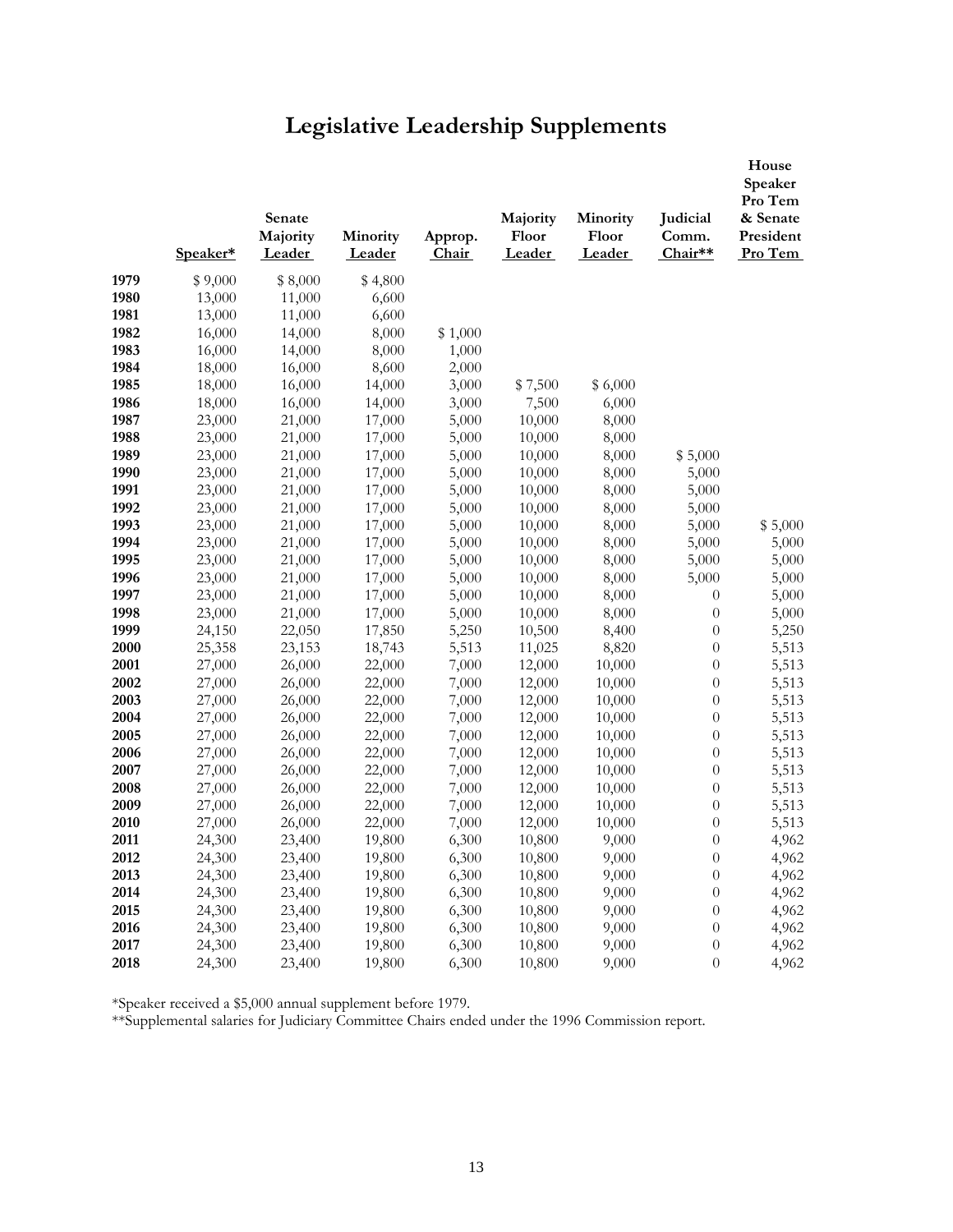## **Justices**

|          | <b>Salary</b> | <b>Expense</b><br>Allowance<br>for Justices | <b>Expense</b><br>Allowance for<br><b>Chief Justice</b> |          | Salary  | <b>Expense</b><br>Allowance<br>for Justices | <b>Expense</b><br>Allowance for<br><b>Chief Justice</b> |
|----------|---------------|---------------------------------------------|---------------------------------------------------------|----------|---------|---------------------------------------------|---------------------------------------------------------|
| 1968*    |               |                                             |                                                         | 1992* ** | 106,610 | N/A                                         | N/A                                                     |
| 1969     | \$35,000      | N/A                                         |                                                         | 1993     | 106,610 | N/A                                         | N/A                                                     |
| 1970*    | 35,000        | N/A                                         |                                                         | 1994*    | 111,941 | N/A                                         | N/A                                                     |
| 1971     | 42,000        | N/A                                         |                                                         | 1995     | 115,299 | N/A                                         | N/A                                                     |
| 1972*    | 42,000        | N/A                                         |                                                         | 1996*    | 118,758 | N/A                                         | N/A                                                     |
| 1973     | 42,000        | \$1,500                                     |                                                         | 1997     | 121,727 | N/A                                         | N/A                                                     |
| 1974*    | 42,000        | 1,500                                       |                                                         | 1998*    | 124,770 | N/A                                         | N/A                                                     |
| 1975     | 43,500        | 1,500                                       |                                                         | 1999     | 134,752 | N/A                                         | N/A                                                     |
| 1976*    | 43,500        | 1,500                                       |                                                         | 2000*    | 140,816 | N/A                                         | N/A                                                     |
| 1977     | 50,000        | 1,500                                       |                                                         | 2001     | 159,960 | N/A                                         | N/A                                                     |
| 1978*    | 53,000        | 1,500                                       |                                                         | 2002*    | 164,610 | N/A                                         | N/A                                                     |
| 1979     | 56,500        | 1,500                                       | \$3,000                                                 | 2003     | 164,610 | N/A                                         | N/A                                                     |
| 1980*    | 60,500        | 1,500                                       | 4,500                                                   | 2004*    | 164,610 | N/A                                         | N/A                                                     |
| 1981     | 60,500        | 1,500                                       | 4,500                                                   | 2005     | 164,610 | N/A                                         | N/A                                                     |
| 1982*    | 69,000        | 2,000                                       | 5,000                                                   | 2006*    | 164,610 | N/A                                         | N/A                                                     |
| 1983     | 69,000        | 2,000                                       | 5,000                                                   | 2007     | 164,610 | N/A                                         | N/A                                                     |
| 1984*    | 74,000        | 2,000                                       | 5,000                                                   | 2008     | 164,610 | N/A                                         | N/A                                                     |
| 1985     | 77,700        | 2,000                                       | 5,000                                                   | 2009***  | 164,610 | N/A                                         | N/A                                                     |
| 1986*    | 81,400        | 2,000                                       | 5,000                                                   | 2010     | 164,610 | N/A                                         | N/A                                                     |
| 1987     | 94,000        | N/A                                         | N/A                                                     | 2011***  | 164,610 | N/A                                         | N/A                                                     |
| 1988*    | 100,000       | N/A                                         | N/A                                                     | 2012     | 164,610 | N/A                                         | N/A                                                     |
| 1989     | 103,500       | N/A                                         | N/A                                                     | 2013***  | 164,610 | N/A                                         | N/A                                                     |
| 1990*    | 106,610       | N/A                                         | N/A                                                     | 2014     | 164,610 | N/A                                         | N/A                                                     |
| 1991**   | 106,610       | N/A                                         | N/A                                                     | 2015***  | 164,610 | N/A                                         | N/A                                                     |
| 1992* ** | 106,610       | N/A                                         | N/A                                                     | 2016     | 164,610 | N/A                                         | N/A                                                     |
| 1993     | 106,610       | N/A                                         | N/A                                                     | 2017***  | 169,548 | N/A                                         | N/A                                                     |
|          |               |                                             |                                                         | 2018     | 174,634 | N/A                                         | N/A                                                     |

\*Years when SOCC made determinations for the following two years.

\*\*Rates retained from 1988 determination pursuant to legislative action on 1990 determinations.